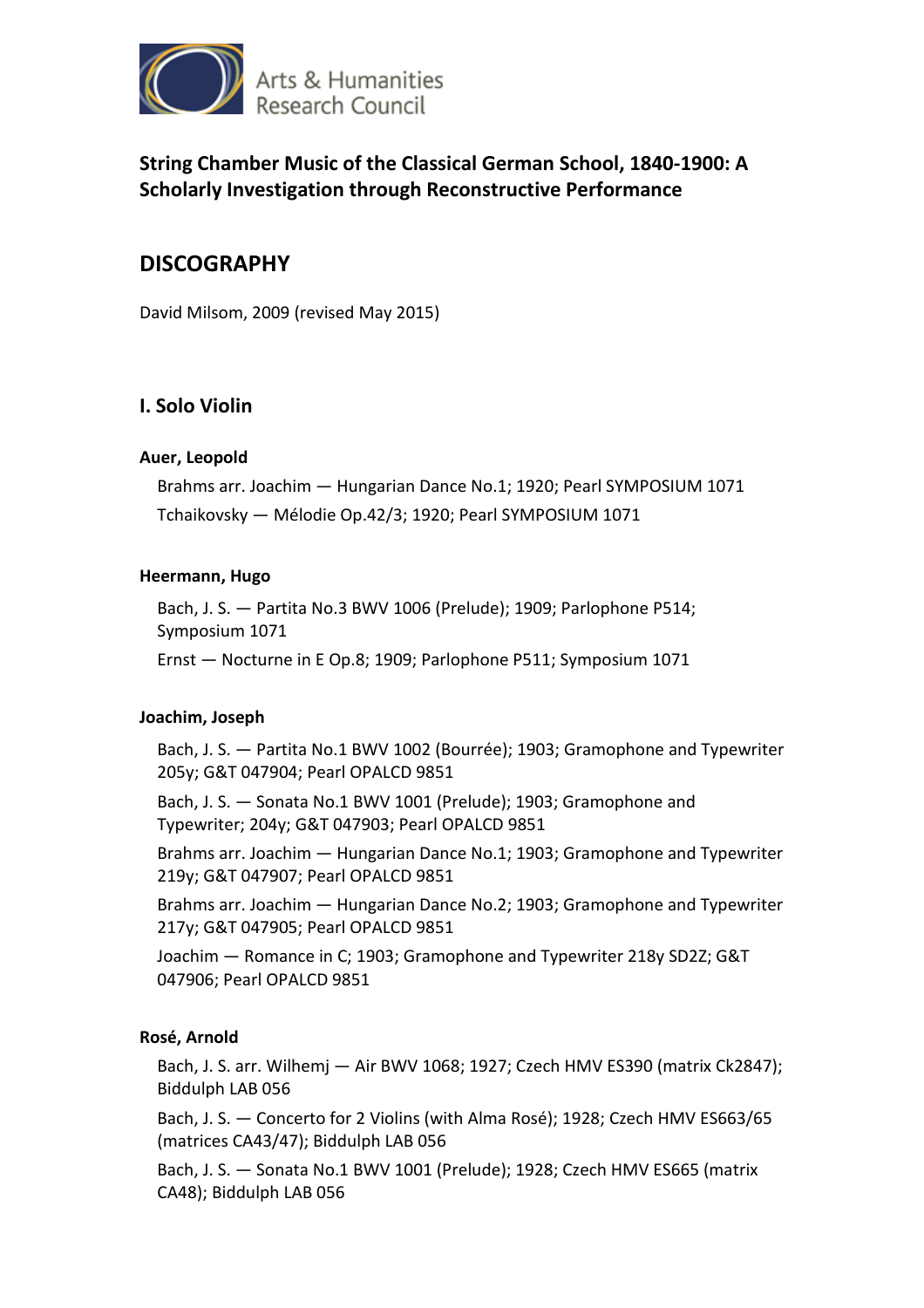Bach, J. S. — Sonata BWV 1001 (Adagio); 1929; CA 48-2, V 7505; Arbiter 148 Beethoven — Romance Op.50; 1909; 47975, 14682u; Arbiter 148 Chopin — Piano Concerto Op.11 (Romance); 1910; 47988, 15099 b; Arbiter 148 Chopin arr. Wilhelmj — Nocturne Op.9/2; 1910; 47987, 15098 b; Arbiter 148 Ernst — Otello Fantasy; 1909; 047923, 01213v; Arbiter 148 Goldmark — Violin Concerto (Allegro moderato); 1910; 047929, 2095 c; Arbiter 148 Gounod arr. Sarasate — Faust Fantasia; 1910; 15234u; GCL 47981; Pearl BVA 1 Mendelssohn — Violin Concerto (Andante); 1910; 047928, 2098 c; Arbiter 148 Nardini — Larghetto; 1910; 47989, 15096 b; Arbiter 148 Nardini — Rondo; 1910; 47980, 15097 b; Arbiter 148 Popper arr. Rosé — Nocturne; 1909; 047924, 01214v; Arbiter 148 Sarasate — Spanish Dance; 1909; 047921, 01007v; Arbiter 148 Sarasate — Zigeunerweisen Op.20/1; 1909; 047922, 1215v; Arbiter 148 Simonetti — Madrigal; 1909; 47982, 15232u; Arbiter 148 Svendsen — Romance; 1909; 61916, 14679; Arbiter 148 Wieniawski — Polonaise; 1909; 47983, 15233u; Arbiter 148

### **Soldat-Roeger, Marie**

Bach, J. S. arr. Wilhelmj — Air BWV 1068; c.1920; Union A 3012/3; Discopedia MB 1019 Bach, J. S. — Partita No.3 BWV 1006 (Prelude); c.1920; Union A 3005; Discopedia MB 1019 Bach, J. S. — Sonata BWV 1005 (Largo); c.1920; Union A 3004; Discopedia MB 1019 Beethoven — Romance in F Op.50; c.1920; Union A 3002/3; Discopedia MB 1019 Mozart — Concerto No.5 (1st movement); c.1920; Union A 3006/8; Discopedia MB 1019 Schumann arr. Wilhelmj — Abendlied Op.85/12; c.1920; Union A 3009; Discopedia MB 1019 Spohr — Concerto No.9 (2nd movement); c.1920; Union A 3000/1; Discopedia MB 1019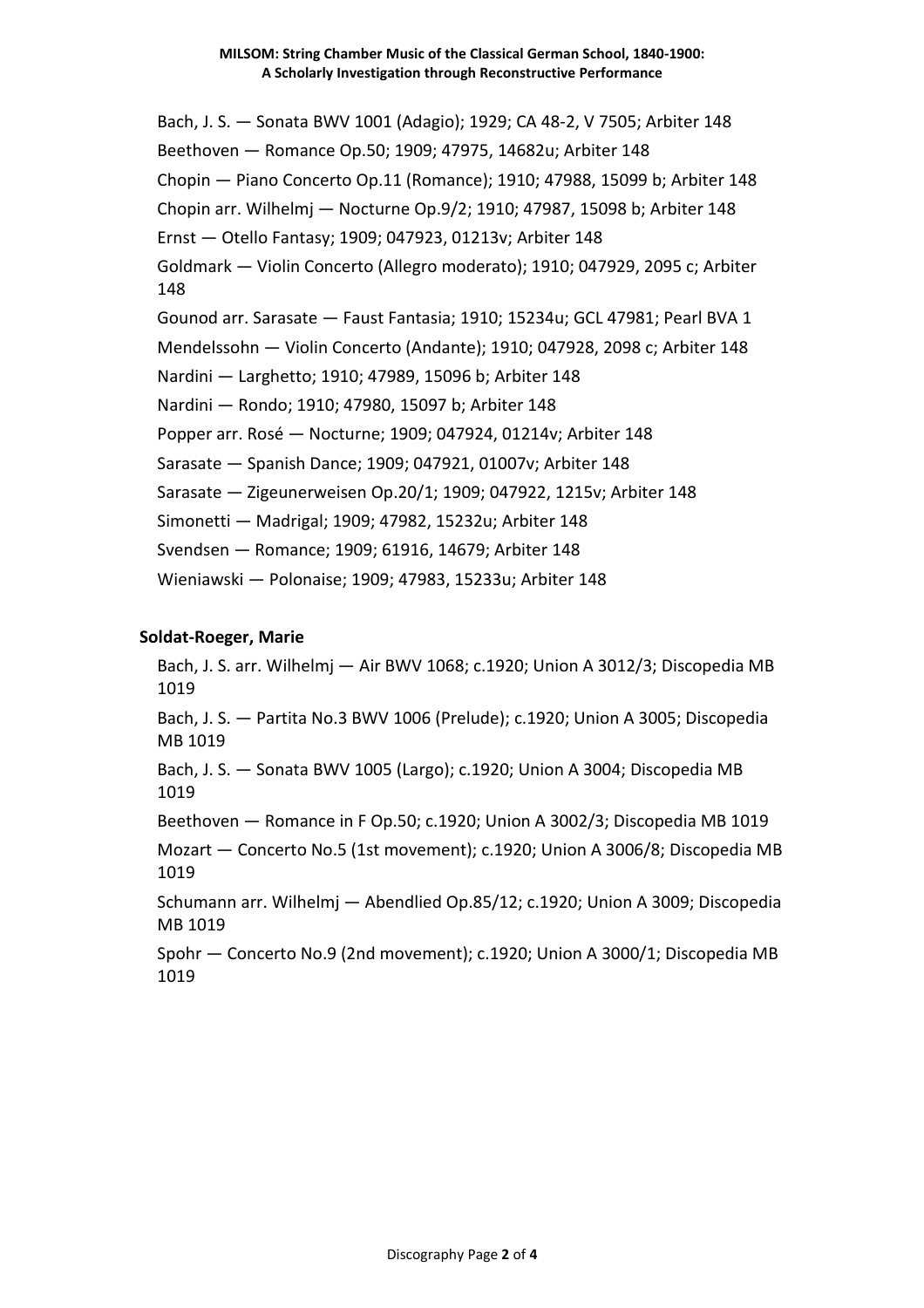## **II. String Quartet**

#### **Klingler Quartet**

Beethoven — String Quartet No.5 in A major Op.18/5 (2nd & 3rd mvts); 1911; Odeon 76276 : xxB 5549, 76254-5 : xxB 5547-48; Shinseido SGR-8506

Beethoven — String Quartet No.13 in B flat major Op.130 (4th mvt); 1912; Odeon 79169 : xxB 5670; Shinseido SGR-8506

Beethoven — String Quartet No.12 in E flat major Op.127 (complete); 1935 (Oct); Electrola EH 939-943, 2RA 810-19 (Take Nos. 3, 1, 1, 1, 2, 2, 1, 1m, 1, 1); Shinseido SGR-8506

Haydn — String Quartet No.67 in D major Op.64/5 (3rd & 4th mvts); 1911; Odeon 76277 : xxB 5550; Shinseido SGR-8507

Haydn — String Quartet No.79 in D major Op.76/5 (2nd mvt); 1935 (May 7–8); Electrola EH 924 : 2RA 587-8 (Take Nos. 1, 1); Shinseido SGR-8507

Mozart — String Quartet No.15 in D minor K.421 (3rd mvt); 1912; Odeon 76278 : xxB 5551; Shinseido SGR-8507

Mozart — String Quartet No.16 in E flat major K.428 (3rd mvt); 1912; Odeon 76283 : xxB 5670; Shinseido SGR-8507

Mozart — String Quartet No.19 in C major K.465 "Dissonance" (3rd mvt); c.1922; VOX 06094; Shinseido SGR-8507

Cherubini — String Quartet in E flat major (3rd mvt); 1935 (May 7–8); Electrola EG 3392 : ORA 585-6 (Take Nos. 2, 1); Shinseido SGR-8507

Schubert — String Quartet No.14 in D minor D.810 "Der Tod und das Mädchen" (3rd mvt); 1911; Odeon 76279 : xxB 5552; Shinseido SGR-8507

Mendelssohn — String Quartet No.1 in E flat major Op.12 (2nd mvt); c.1922; VOX 06094; Shinseido SGR-8507

Schumann — String Quartet No.2 in F major Op.41/2 (3rd mvt); 1935 (May 7–8); Electrola EH 923 : 2RA 590 (Take 1); Shinseido SGR-8507

Schumann — String Quartet No.3 in A major Op.41/3 (2nd mvt); 1912; Odeon ? xxB ?; Shinseido SGR-8507

Tchaikovsky — String Quartet No.3 in E flat minor Op.30 (2nd mvt); 1935 (May 7– 8); Electrola EH 923 : 2RA 589 (Take 2); Shinseido SGR-8507

### **Rosé Quartet**

Bach, J. S. — Air on the G string; 1928 (Apr, Oct); HMV D1553 : Ck2847 (Take 2); Shinseido SGR-8502

Bach, J. S. — Orchestral Suite No.3 (Air); 1928; D 1563, CK 2847-2; Arbiter 148

Beethoven — String Quartet No.4 in C minor Op.18/4 (1st mvt); 1921; Pathé 9595 : 6051; Shinseido SGR-8501

Beethoven — String Quartet No.4 in C minor Op.18/4 (1st mvt); 1928 (Apr. 3); D 1563, CK 2847-2; Arbiter 148